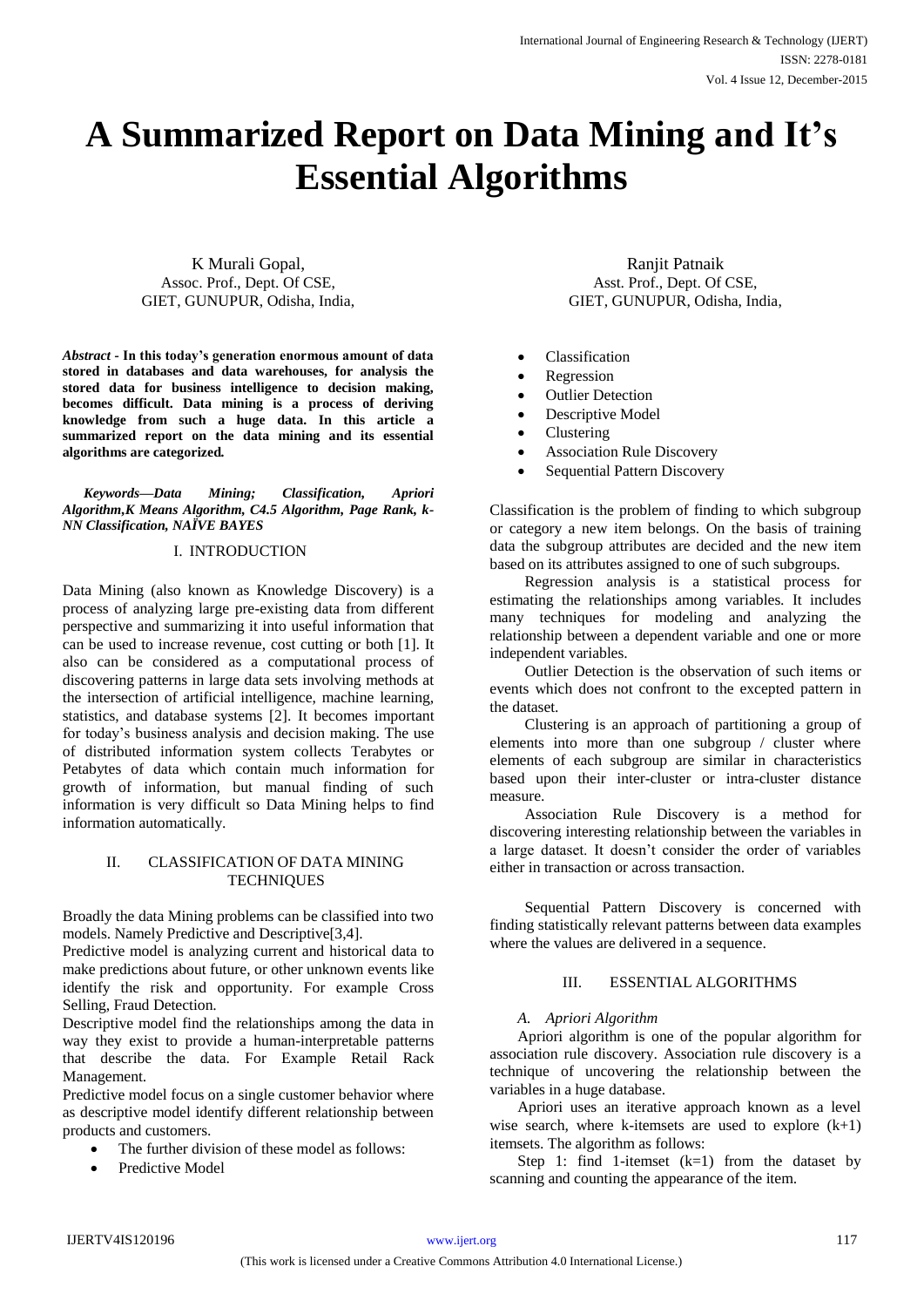Step 2: Filter the itemset which does not satisfy the support. (Prune Step)

Step 3: From the result find the next itemset  $(k+1)$  by counting.

Step 4: continue the steps 2 and 3 until no more itemset found.

The association rule can be generated by using confidence factor, which can be calculated using following formula:

confidence( $A \rightarrow B$ )=P( $B/A$ )=support\_count( $AUB$ )/supp ort\_count(A)

where

support  $count(AUB)$ : count of frequency of A and B in Dataset

support  $count(A)$ : count of frequency of A in Dataset.

Easy implementation and easy parallelism are the advantage but the number of scanning to a large memory resident data set is the disadvantage.

Few Advance association rule discovery algorithms are FP growth algorithm, Equivalence Class Transformation algorithms.

### *B. K Means Algorithm*

k-Means algorithm is the most popularly used centroid based clustering algorithm. Input for this algorithm is no of cluster  $(K)$  and the data set $(D)$  containing n items. If the K vales is undefined that this leads to NP hard problem else it will generate k clusters.[8]

In this partitioning algorithm is as follows:

Step 1: Randomly select k objects as initial cluster center.

Step 2: Find each object distance to each cluster center and assign to nearest cluster.

Step 3: Update the cluster means

Step 4: Repeat step 2 and 3 till no change in Cluster center.

The distance can be measured as follows:

Euclidean Distances:

L2 norm :  $d(x,y)$  = square root of the sum of the squares of the differences between x and y in each dimension. The most common notion of "distance."

L1 norm : sum of the differences in each dimension. (Manhattan distance).

L∞ norm:  $d(x,y) =$  the maximum of the differences between x and y in any dimension

Non-Euclidean Distances:

Jaccard distance for sets : 1 minus ratio of sizes of intersection and union.

Cosine distance: angle between vectors from the origin to the points in question.

Edit distance: number of inserts and deletes to change one string into another.

In large globular data set K means provides a faster cluster then hierarchical clustering. But disadvantage of K means algorithm is that it does not work well in case of nonglobular clusters and predicating initial value of K is difficult.

Few advance k-means algorithms are K++ clustering and moving k-means algorithm.

### *C. C4.5 Algorithm*

C4.5 is a classifier. It generate decision tree using a set of training data set using information entropy. The training data set a set of S=s1,s2,…already classified samples. Each sample si consists of p dimension vector  $(x1,i,x2,i,...,xp,i)$ where xj represented attribute or feature of that class to which si belongs.

The algorithm as follows:

Step 1: If S contain one or more sample all belongs to the same class C, Then decision tree is having a leaf C.

Step 2: if S contain no sample then the decision tree contain a leaf node belongs to the class C i.e. most frequent class of the parent node.

Step 3: if T contain mixture of classes then partition T into subsets of samples heading towards a single class based on information entropy.

Find information gain for each X

Search for the best information gain.

Divide the test set into multiple subsets based on attribute X.

Put each subset as a leaf node.

Step 4: Repeat on leaf subset from step 1,2 and 3 until no more division.

After the decision tree is ready, Test with the test sample for post pruning process. Any new sample can be used to travels through the if and else rules generated by C4.5 algorithm to decide the class to which the new sample belong to.

C4.5 builds models that can be easily interpreted and implemented. It is good for small variant of data set but difficult for large variant or closed related attributed data set.

Advance algorithms of this kind are C5.0.

### *D. Page Rank*

PageRank is a link analysis algorithm based on WebGraph. It find the importance of a page by counting the web page linked with it.

 PageRank works by counting the number and quality of links to a page to determine a rough estimate of how important the website is. The underlying assumption is that more important websites are likely to receive more links from other websites[Google].

The page rank can be calculated by using the following formula:

$$
PR(u) = \sum_{v \in B_u} \frac{PR(v)}{L(v)}
$$

i.e. the PageRank value for a page u is dependent on the PageRank values for each page v contained in the set Bu (the set containing all pages linking to page u), divided by the number  $L(v)$  of links from page v.

### *E. k-NN Classification*

k-NN classification is a non-parametric, instance based learning or lazy learning. The training set consists of vectors in a multidimensional feature space each with a class label.

A new object is classified based by a majority vote of its neighbors, with the object being assigned to the class most common among its k nearest neighbors. A commonly